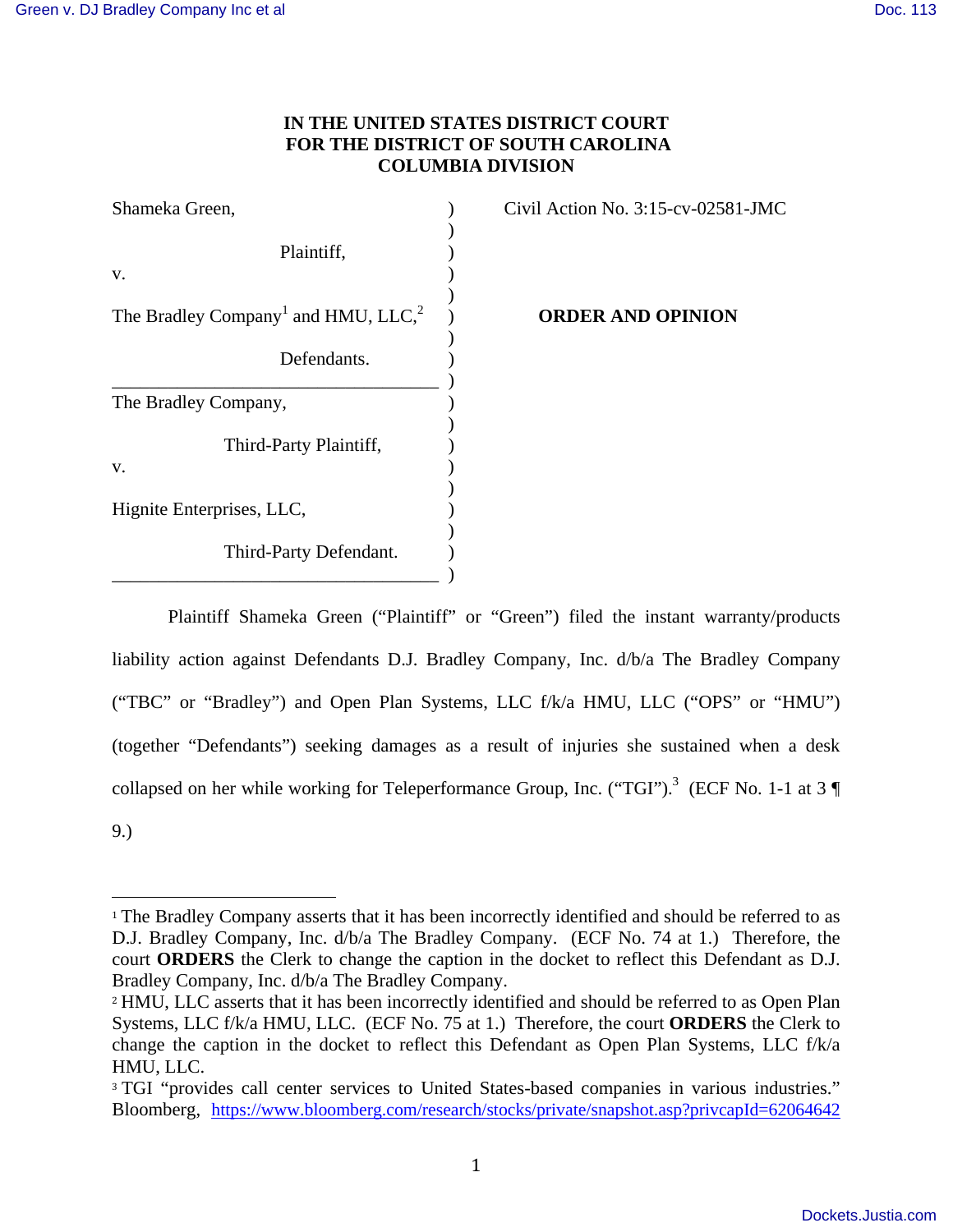This matter is before the court by way of OPS's Motion for Exclusion of Plaintiff's Expert based on the applicable Federal Rules of Evidence and Motion for Summary Judgment pursuant to Rule 56 of the Federal Rules of Civil Procedure. (ECF No. 75.) Plaintiff opposes both Motions asserting that they should be denied. (ECF No. 97 at 11.) For the reasons set forth below, the court **GRANTS** OPS's Motion for Exclusion of Plaintiff's Expert and **GRANTS** OPS's Motion for Summary Judgment.

## **I. JURISDICTION**

 The court has jurisdiction over this matter pursuant to 28 U.S.C. § 1332(a) based on OPS's allegations that the action is between citizens of different states and the amount in controversy is in excess of \$75,000.00, exclusive of costs and interest. (ECF No. 1 at  $1 \nparallel 2-2 \nparallel$ 3.)

#### **II. RELEVANT BACKGROUND TO THE PENDING MOTION**

OPS sold TBC remanufactured systems furniture stations for office installation. (ECF No. 76-2 at  $24:21-25:11$ .) In January and February of  $2009<sup>4</sup>$ , OPS shipped parts to build systems furniture stations to TGI's facility located at 300 St. Andrews Road, Columbia, South Carolina 29210. (Id. at 27:19–30:18; see also ECF No. 76-3 at 3–8.) After the furniture stations were assembled and installed by Third-Party Defendant Hignite Enterprises,  $LLC<sup>5</sup>$  ("HEL") at the St. Andrews Road facility, TGI experienced problems with the top of the desk assembly "coming up off of the cantilevers." (ECF No. 76-2 at 39:8–40:10.) During the weekend of June 29, 2009, HEL examined the furniture stations at TGI's St. Andrews Road facility and tried to address the

 

<sup>(</sup>last visited Aug. 30, 2017). 

<sup>&</sup>lt;sup>4</sup> The information regarding events occurring in 2009 was taken from e-mails sent in that year. (See ECF No. 76-4 at 1–5.) 

<sup>&</sup>lt;sup>5</sup> The court observes that HEL became a party to this action via a Third Party Complaint filed by TBC on September 17, 2015. (ECF No. 15.) TBC and HEL resolved their dispute on or about August 30, 2017. (See ECF Nos. 108, 110.)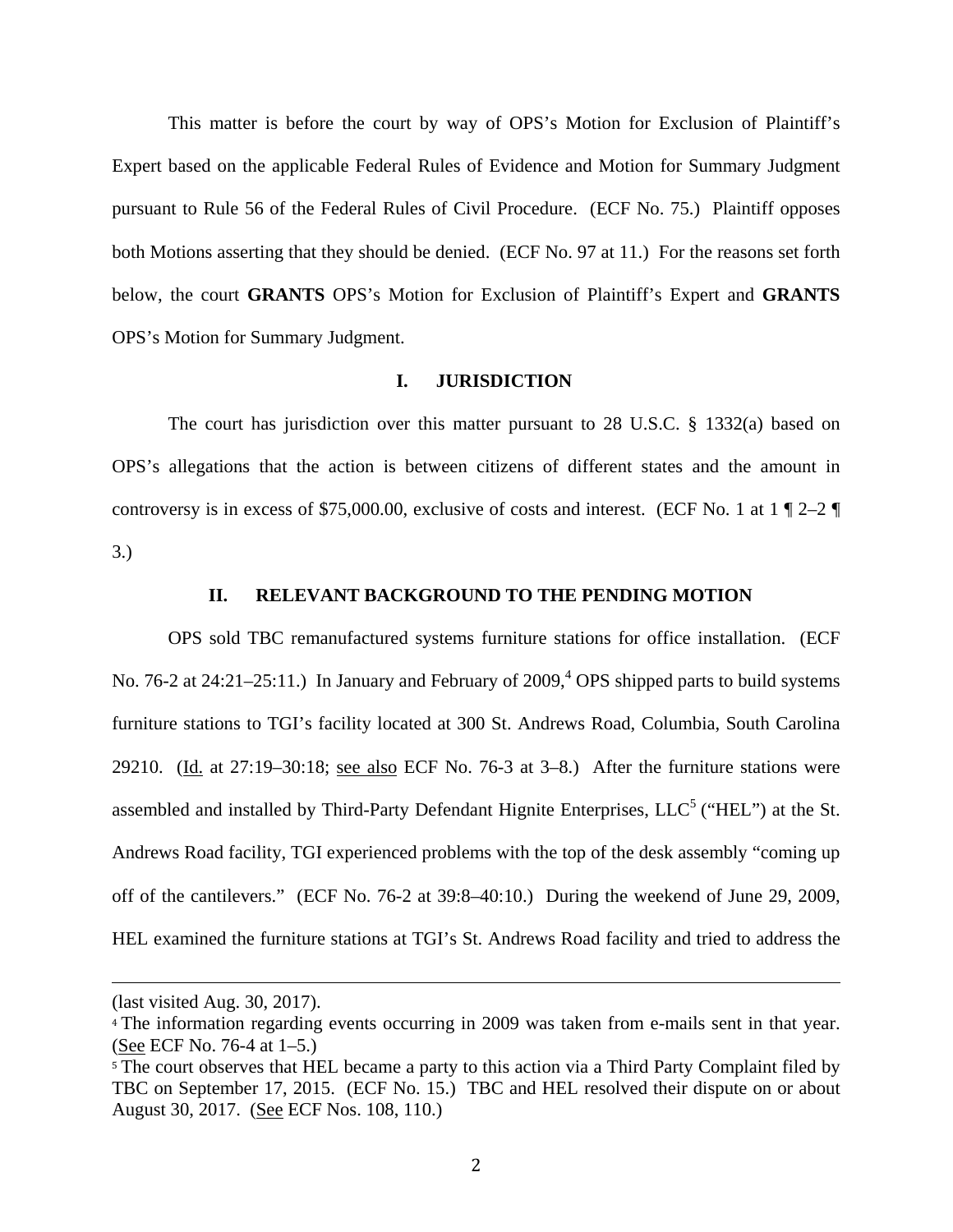problem of "worksurfaces coming displaced" by drilling 2 screws into them. (ECF No. 76-4 at 3.) In October of 2009, TGI was still complaining to OPS about problems with the furniture stations. (Id. at 1–2.) On November 12, 2009, OPS inspected the worksurface of every furniture station and made corrections to 25 stations by replacing cantilevers. (Id. at 1.) OPS believed the problem to be related to paint that was placed on the cantilevers during the remanufacturing process. (ECF No. 76-2 at 53:7–56:15.) On November 24, 2009, TGI notified OPS that 3 more worksurfaces had detached. (ECF No. 76-4 at 4.)

On or about September 23, 2011, Plaintiff was employed by TGI at its St. Andrews Road facility. (ECF No. 97-7 at 1.) On that date, Plaintiff suffered injuries while sitting at her furniture station when the worksurface collapsed onto her legs. (Id.) On June 3, 2014, Plaintiff filed a warranty/products liability action against Defendants Herman Miller, Inc. and TBC in the Court of Common Pleas for Richland County, South Carolina. (ECF Nos. 12 at 1–2 & 75-1 at 2.) On May 15, 2015, Plaintiff filed an Amended Complaint wherein she replaced Herman Miller, Inc. with OPS and asserted claims against Defendants for (1) negligence, (2) breach of the implied warranty of merchantability under S.C. Code Ann. § 36-2-314 (2015), and (3) breach of the implied warranty of fitness for a particular purpose under S.C. Code Ann. § 36-2-315 (2015). (ECF No. 1-1 at 3 ¶ 9–6 ¶ 15.) In support of her causes of action, Plaintiff alleges that Defendants failed to (1) "properly refurbish, repaint and reconstruct the desk in question"; (2) "properly assemble, install and set-up and support the desk in question"; (3) "monitor, maintain or otherwise take reasonable measures to assure the integrity and stability of the desk in question"; and (4) "adhere to applicable standards, guidelines, and regulations for the construction, transportation, installation, assembly, marketing and maintenance of the desk in question." ( $\underline{Id}$ . at 4 ¶ 11a–11d.)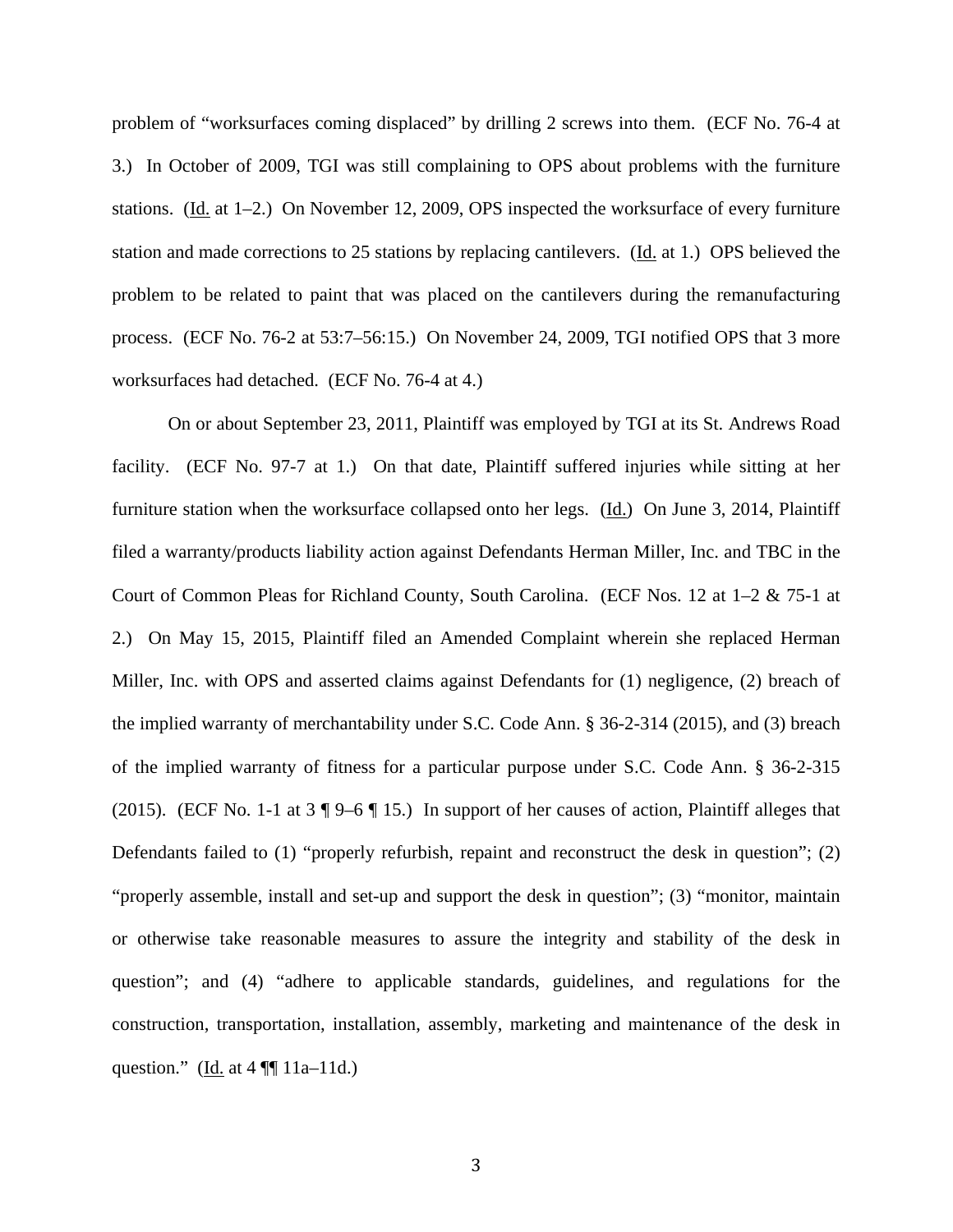On June 26, 2015, OPS removed the matter to this court (see ECF No. 1) and then moved

to dismiss the action (ECF No. 4) on July 2, 2015, which Motion was granted by the court on reconsideration as to the negligence cause of action on July 7, 2016. (ECF No. 51.) OPS next moved for summary judgment on September 12, 2016, and TBC moved for summary judgment on September 29, 2016. (ECF Nos. 54 & 56.) On November 14, 2016, the court denied Defendants' Motions for Summary Judgment without prejudice in the following Text Order:

In their Motions, Defendants first move to exclude the testimony of Plaintiff's expert, Bryan Durig ("Durig") of Summit Engineering, on the basis that "it fails to meet the requirements of Rules 702, 703, 402, and/or 403 of the Federal Rules of Evidence." (ECF No. 54-1 at 9.) If the court agrees with Defendants, they argue that they are entitled to summary judgment because "Plaintiff cannot establish the desk was in a defective condition" or "determine the cause of the desk collapse." (Id. at 10.) Plaintiff opposes Defendants' Motions arguing that they are "patently premature at best and likely to become completely unwarranted when further evidence is developed." (ECF Nos. 55 at 2, 58-1 at 2.) Upon review, the court observes that the premise of Defendants' Motions is that because neither the desk at issue nor an exact replica are available for Durig to inspect, Plaintiff's expert cannot demonstrate "the desk in question was defective, much less, that OPS caused a defective condition to exist or sold the desk in a defective condition and/or any that [sic] defect in the desk caused Plaintiff's injuries." (ECF No. 54-1 at [3].) In considering Defendants' position, the court acknowledges its awareness of a principal found in the Restatement (Third) of Torts: Products Liability that applies where a product was destroyed thus prohibiting an expert from conducting the necessary testing to determine causation. Specifically, the indeterminate product defect test allows "the fact finder to draw an inference that a product is defective where the incident that harmed the plaintiff was (1) of a kind that ordinarily occurs as a result of a product defect; and (2) was not, in the particular case, solely the result of causes other than a product defect existing at the time of sale or distribution." Franklin Mut. Ins. Co. v. Broan-Nutone, LLC, Civil No. 10-04845(NLH)(JS), 2014 WL  $2920622$ , at  $*5$  (D.N.J. June 27, 2014) (citing Restatement (Third) of Torts: Products Liability § 3 (Am. Law Inst. 1997)). Although the South Carolina Legislature has not definitively adopted the Restatement (Third) of Torts: Products Liability, this court has previously observed that the South Carolina Supreme Court has embraced the treatise. See Quinton v. Toyota Motor Corp., C/A No. 1:10-cv-02187-JMC, 2013 WL 2470083, at \*2 (D.S.C. June 7, 2013). Based on the foregoing, the court is not yet prepared to find that Defendants are entitled to judgment as a matter of law regarding Plaintiff's warranty claims when the deadline for discovery has yet to expire. Accordingly, the court **DENIES WITHOUT PREJUDICE** Defendants' Motions to Exclude and for Summary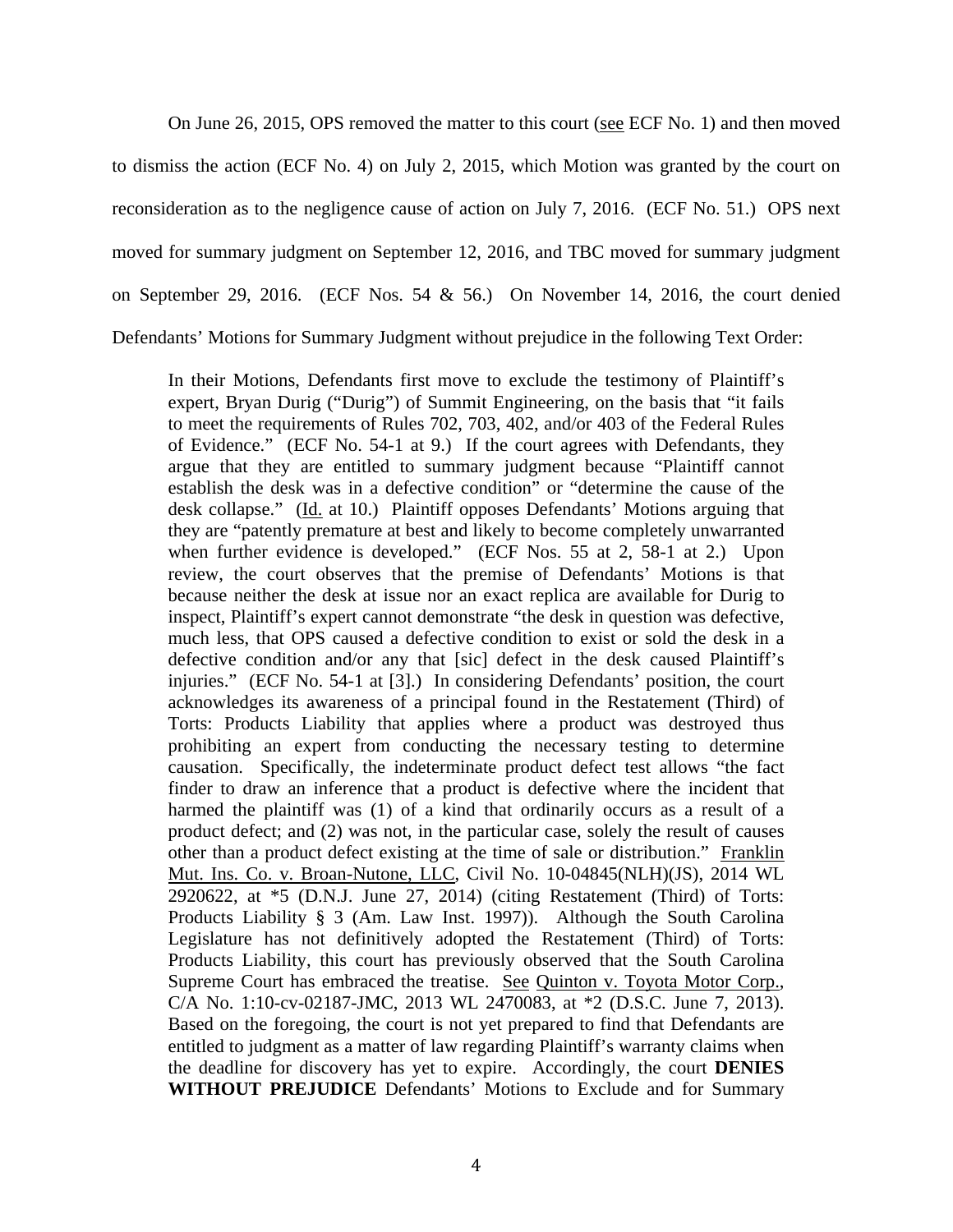Judgment (ECF Nos. 54 & 56).

(ECF No. 62.)

On July 8, 2016, Plaintiff's expert, Bryan Durig ("Durig") of Summit Engineering, LLP,

filed his expert report in which he opined as follows about Plaintiff's accident:

Based on a review of available information, it is concluded, to a reasonable degree of engineering certainty, the desk portion of a workstation collapsed and struck Ms. Green while she was sitting in her office chair at the subject workstation. Limited discovery has occurred to date. However, there have been a few emails reviewed from 2009 that indicate there were problems with installing cantilevers (support brackets) at the Teleperformance facility in Columbia, South Carolina. One email mentions needed a hammer to knock the support brackets in the slotted channel. Another email stated one option to fix the cantilevers was to "shoot screws in the top of the slotted channel abode [sic] the cantilevers." Shooting screws into the rear wall to support the cantilevers is an improper method of attaching screws and they will pullout over time, especially if forces are applied in a fashion to create a pullout force against the improperly inserted screws. In this case, weight on the desk portion will place a pullout force on the screws, eventually causing them to fail and the desk to collapse. Additional discovery material and deposition testimony will need to be received and reviewed to continue to evaluate additional potential failure mechanisms, in addition to the improperly installed screws, that could have contributed and/or caused the desk portion collapse that injured Ms. Green.

(ECF No. 52-1 at 5–6.) Durig did not supplement his expert report with any additional information. On May 5, 2017, OPS filed Motions for Exclusion of Plaintiff's Proposed Expert and for Summary Judgment.<sup>6</sup> (ECF No. 75.) After the parties responded and replied to the Motion (ECF Nos. 97  $\&$  102), the court heard argument from the parties at a motion hearing on August 31, 2017. (ECF No. 112.)

## **III. LEGAL STANDARD**

## A. Summary Judgment Generally

Summary judgment should be granted "if the movant shows that there is no genuine

  $6$  The court observes that on May 4, 2017, TBC also moved for summary judgment. (See ECF No. 74.) Plaintiff and TBC resolved their dispute on or about August 30, 2017. (See ECF No. 108.)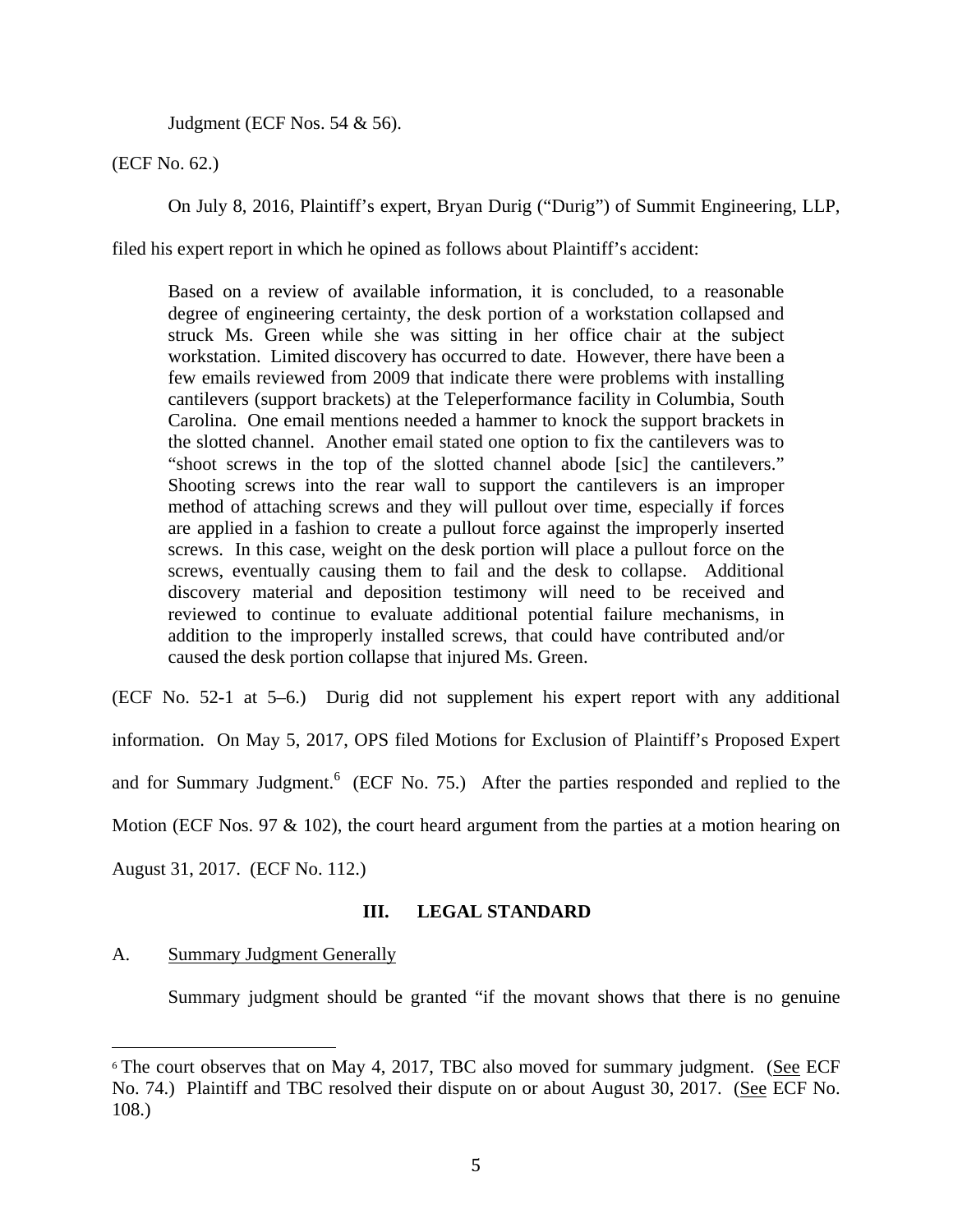dispute as to any material fact and the movant is entitled to judgment as a matter of law." Fed. R. Civ. P. 56(a). A fact is "material" if proof of its existence or non-existence would affect the disposition of the case under the applicable law. Anderson v. Liberty Lobby, Inc., 477 U.S. 242, 248–49 (1986). A genuine question of material fact exists where, after reviewing the record as a whole, the court finds that a reasonable jury could return a verdict for the nonmoving party. Newport News Holdings Corp. v. Virtual City Vision, 650 F.3d 423, 434 (4th Cir. 2011).

 In ruling on a motion for summary judgment, a court must view the evidence in the light most favorable to the non-moving party. Perini Corp. v. Perini Constr., Inc., 915 F.2d 121, 123- 24 (4th Cir. 1990). The non-moving party may not oppose a motion for summary judgment with mere allegations or denials of the movant's pleading, but instead must "set forth specific facts" demonstrating a genuine issue for trial. Fed. R. Civ. P. 56(e); see Celotex Corp. v. Catrett, 477 U.S. 317, 324 (1986); Anderson, 477 U.S. at 252; Shealy v. Winston, 929 F.2d 1009, 1012 (4th Cir. 1991). All that is required is that "sufficient evidence supporting the claimed factual dispute be shown to require a jury or judge to resolve the parties' differing versions of the truth at trial." Anderson, 477 U.S. at 249. "Mere unsupported speculation . . . is not enough to defeat a summary judgment motion." Ennis v. Nat'l Ass'n of Bus. & Educ. Radio, Inc., 53 F.3d 55, 62 (4th Cir. 1995).

## B. Expert Testimony

The admissibility of expert witness testimony is specifically governed by Federal Rule of Evidence 702, which provides that an expert may offer their opinion if:

(a) the expert's scientific, technical, or other specialized knowledge will help the trier of fact to understand the evidence or to determine a fact in issue; (b) the testimony is based on sufficient facts or data; (c) the testimony is the product of reliable principles and methods; and (d) the expert has reliably applied the principles and methods to the facts of the case.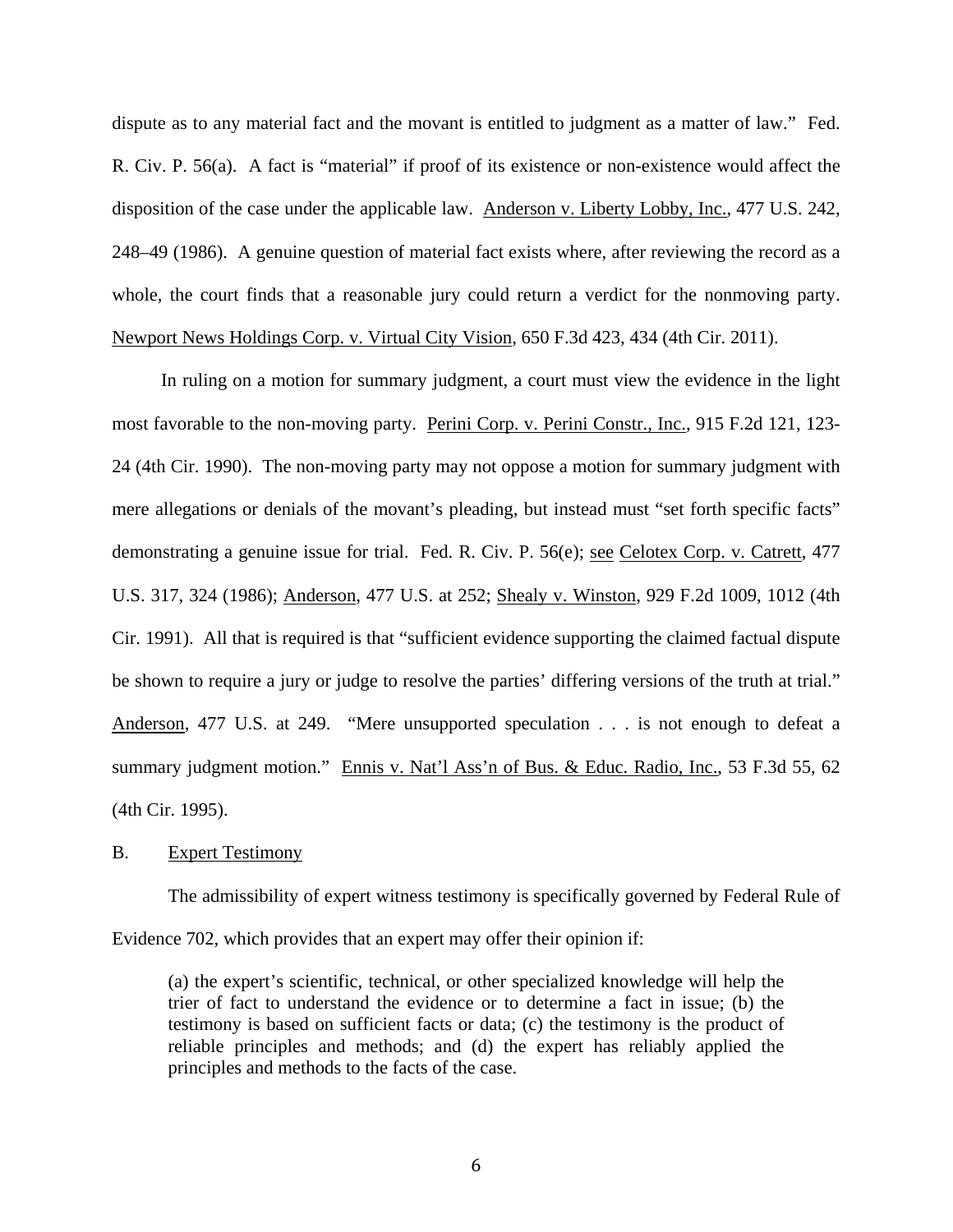Id. In determining whether expert witness testimony is admissible, the court evaluates whether it is reliable first and then whether it is relevant. Daubert v. Merrell Dow. Pharm., Inc., 509 U.S. 579, 589 (1993); see also Westberry v. Gislaved Gummi AB, 178 F.3d 257, 260 (4th Cir. 1999). In making an assessment of reliability, courts, acting as a "gatekeeper" in determining the admissibility of expert testimony, may consider a number of factors, including: (1) whether a theory or technique can and has been tested; (2) whether a theory or technique has been subjected to peer review and publication; (3) the known or potential rate of error, in conjunction with the existence and maintenance of standards controlling the technique's operation; and (4) whether there is "general acceptance" of the theory or technique within the relevant scientific

community.<sup>7</sup> Daubert, 509 U.S. at 589, 592–595. But Daubert's list of factors is "meant to be helpful, not definitive" and "do not all necessarily apply even in every instance in which the reliability of scientific testimony is challenged." Kumho Tire Co., Ltd. v. Carmichael, 526 U.S. 137, 151 (1999). In determining the relevance component of admissibility, the court must ascertain "whether the testimony is sufficiently tied to the facts of the case such that it will aid the jury in resolving a factual dispute." Wickersham v. Ford Motor Co., Nos. 9:13-cv-1192- DCN, 9:14-cv-0459-DCN, 2016 WL 5349093, at \*2 (D.S.C. Sept. 26, 2016) (citing Daubert, 509 U.S. at 593); see also Westberry, 178 F.3d at 260. The United States Court of Appeals for the Fourth Circuit has stated that "the touchstone of admissibility is whether the testimony will assist the trier of fact." Wehling v. Sandoz Pharmaceuticals Corp., 162 F.3d 1158, 1998 WL 546097, at \*3 (4th Cir. 1998) (table decision).

The Fourth Circuit has also identified two guiding principles for courts' decisions on the

 <sup>7</sup> Additionally, as to relevance, Rule 403 of the Federal Rules of Evidence permits exclusion of relevant evidence "if its probative value is substantially outweighed by a danger of one or more of the following: unfair prejudice, confusing the issues, misleading the jury, undue delay, wasting time, or needlessly presenting cumulative evidence." Fed. R. Evid. 403.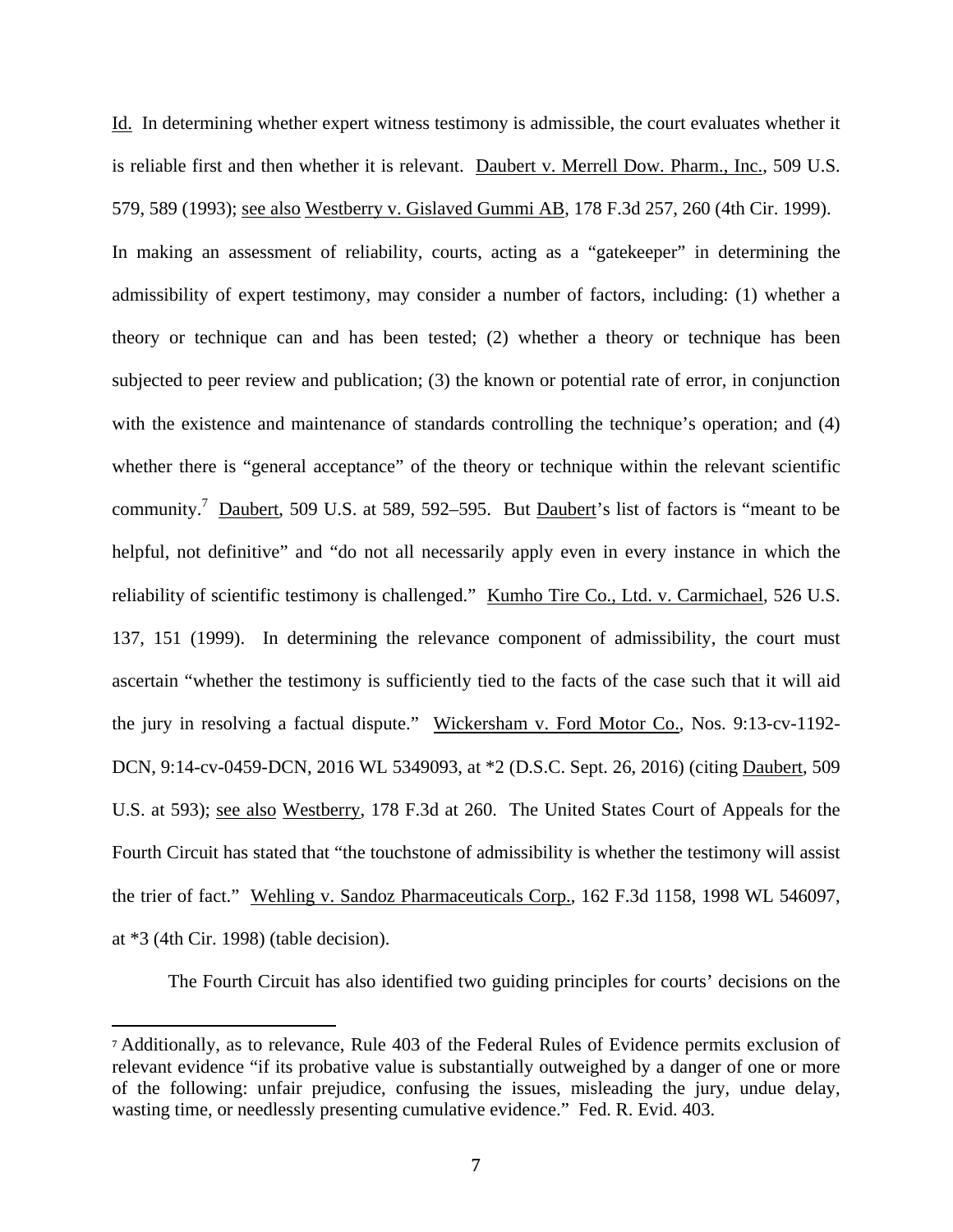admissibility of expert witness testimony. Westberry v. Gislaved Gummi AB, 178 F.3d 257, 261 (4th Cir. 1999). First, "court[s] should be mindful that Rule 702 was intended to liberalize the introduction of relevant expert evidence" and second "court[s] must recognize that due to the difficulty of evaluating their testimony, expert witnesses have the potential to be both powerful and quite misleading." Id. Regardless, "the proponent of the [expert] testimony must establish its admissibility by a preponderance of proof." Cooper v. Smith & Nephew, Inc., 259 F.3d 194, 199 (4th Cir. 2001).

### **IV. ANALYSIS**

#### A. The Parties' Arguments

OPS first moves to exclude Durig's testimony on the basis that "it fails to meet the requirements of Rules 702, 703, 402, and/or 403 of the Federal Rules of Evidence." (ECF No. 75 at 1.) OPS argues that Durig's opinions are not admissible because they "(a) will not help the trier of fact to understand the evidence or determine a fact in issue in this case; (b) are not based on sufficient facts or data; (c) are not the product of reliable principles and methods; and (d) Mr. Durig has not reliably applied any principles or methods to the facts of this case." (ECF No. 75- 1 at 10.) OPS further argues that "[i]n arriving at his conclusions, Mr. Durig relies upon information contained within emails pertaining to the desks from two years before the alleged incident of Ms. Green." (Id. at 11 (referencing ECF No. 52-1).) Moreover, if the court agrees that Mr. Durig's testimony should be excluded, OPS argues that it is entitled to summary judgment because "Plaintiff cannot [either] establish the desk was in a defective condition" or "determine the cause of the desk collapse." (Id. at 10–11.)

Additionally, OPS argues that the court should avoid applying the Indeterminate Product Defect Test referenced in its November 14, 2016 Text Order because the test has not been adopted in South Carolina and the State has failed to embrace the similar principle of res ipsa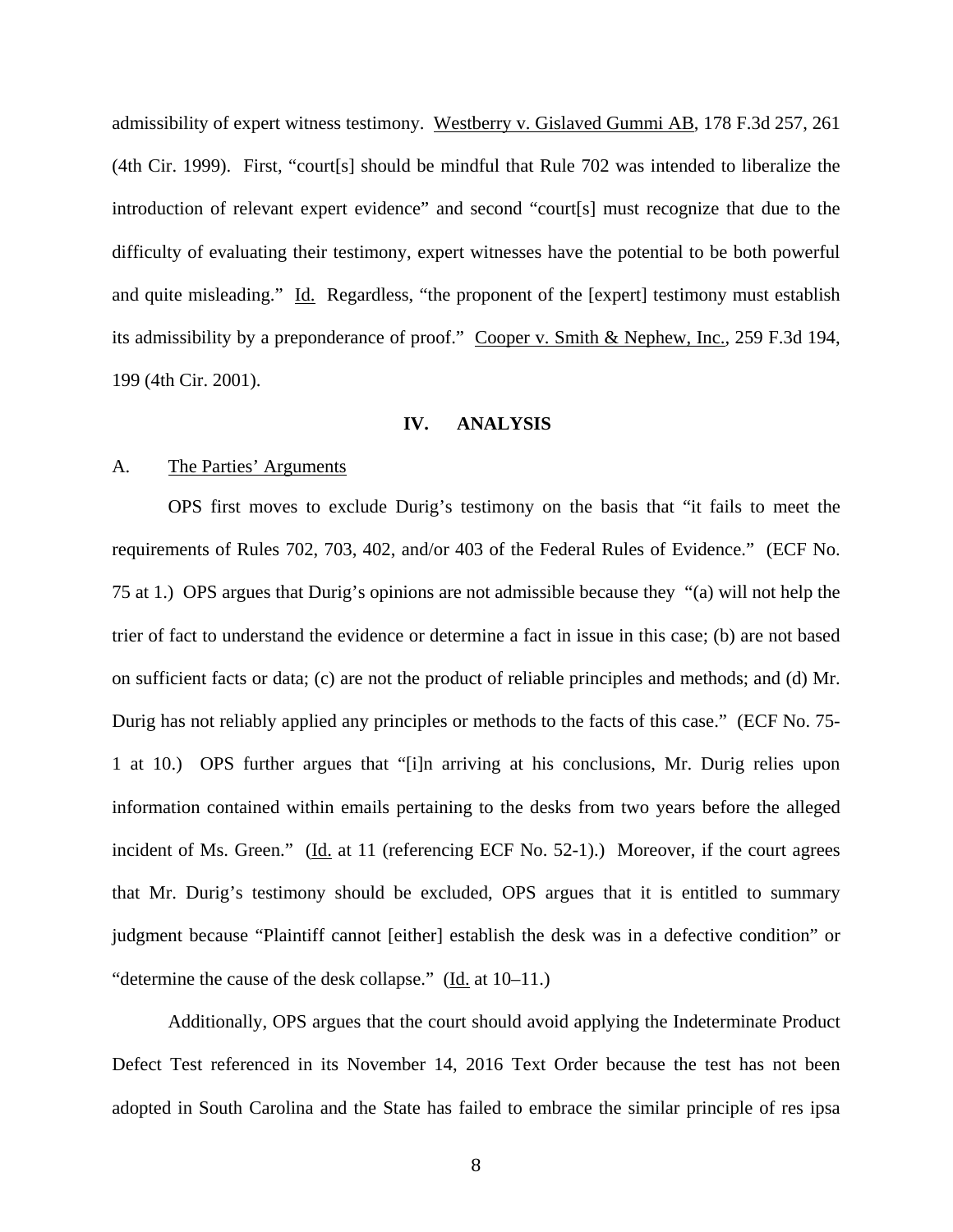loquitur. (ECF No. 75-1 at 16 (citing Snow v. City of Columbia, 409 S.E.2d 797 (S.C. Ct. App. 1991)).) OPS further argues that even if the Indeterminate Product Defect Test was applicable, OPS is entitled to summary judgment because Plaintiff's evidence fails to rule out other causes for the failure of the furniture station such as "heavy usage, manipulation, misuse and wear and tear of the desk from the time OPS provided the desks." (Id. at 18.)

Plaintiff argues that the court should deny OPS's Motion for Summary Judgment because her evidence in the form of the 2009 e-mails and deposition testimony from Hugh Hutcherson, OPS's former field manager, demonstrates "specific problems with the desk systems in question and specifically attribut[es] the problems to conditions fomented by representatives and agents of Open Plan Systems." (ECF No. 97 at 1–2.) Moreover, even though she lacks evidence regarding the specific furniture station in question, Plaintiff argues that "the Malfunction Theory Doctrine applies in this case" and allows her to not have to "establish that a specific defect caused an accident if circumstantial evidence permits an inference that the product in one way or another probably was defective." (ECF No. 97 at 8 (citing David G. Owen, Manufacturing Defects, 53 South Carolina Law Review 851 (2002)).) In support of these arguments, Plaintiff asserts as follows:

Plaintiff has evidence which tends to establish that the desk in question was one of the desks transferred from the Defendant HMU - which had repainted the cantilever mechanisms in question without removing the former paint - to The Bradley Company which in turn transferred the desk systems to Teleperformance, Inc., and had them installed by the Third Party Defendant Hignite Enterprises. The continuum of occurrences of problems of falling desks as specifically elucidated in the emails in 2009 and which according to Plaintiff's additional witnesses continued through 2011 constitute evidence from which a jury may infer culpability under the above cited evidentiary standards and ordinary requirements of breach of warranty claims.

(Id. at 10.)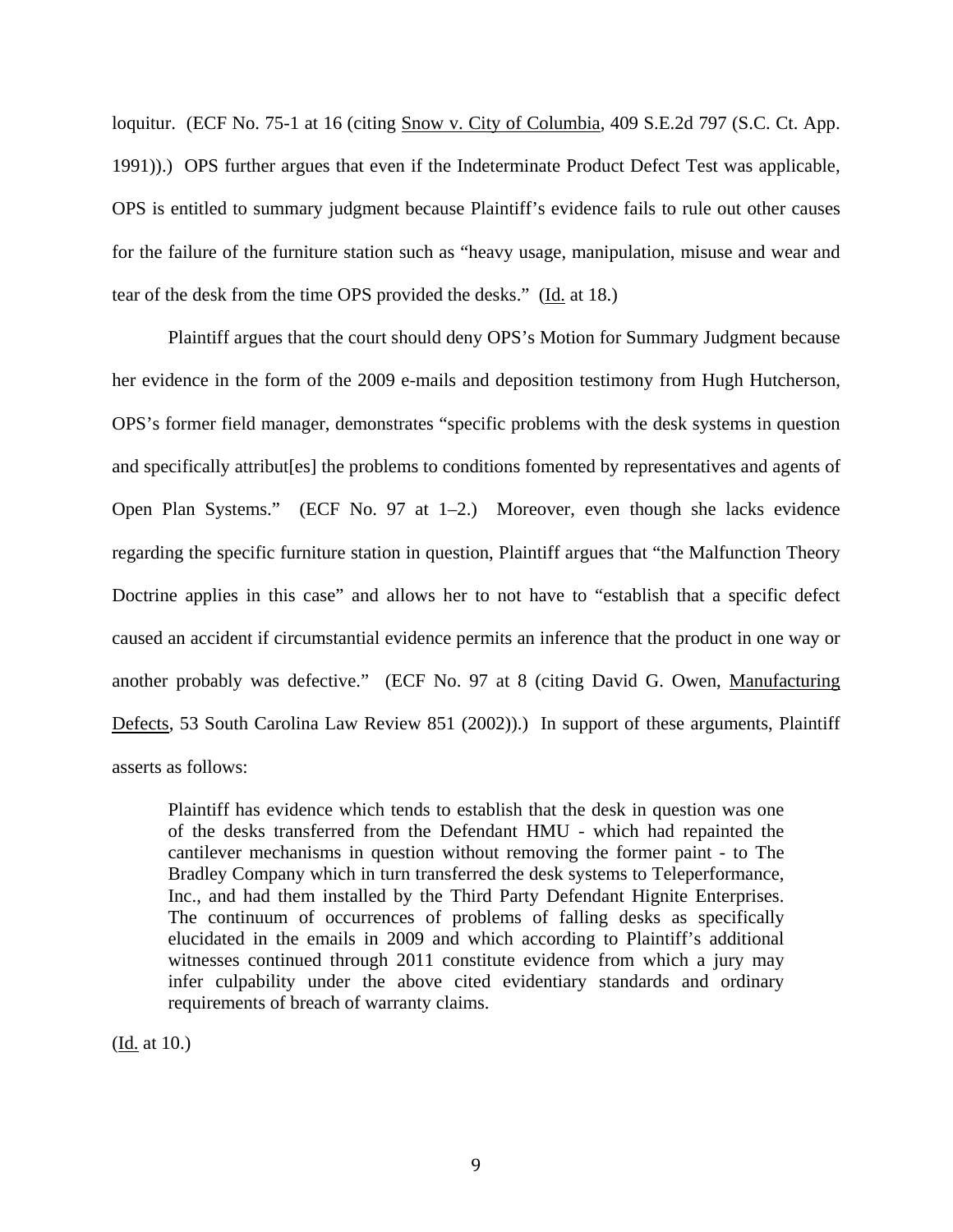#### B. The Court's Review

The claims at issue in this action are for breach of the implied warranty of merchantability<sup>8</sup> under S.C. Code Ann. § 36-2-314 (2015) and breach of the implied warranty of fitness for a particular purpose<sup>9</sup> under S.C. Code Ann. § 36-2-315 (2015). In an action based on these implied warranties, Plaintiff must demonstrate that the product was in a defective condition unreasonably dangerous to the user when it left the control of the defendant, and the defect caused his injuries. E.g., Brunson v. La.-Pac. Corp., 266 F.R.D. 112, 119 (D.S.C. 2010) ("To recover for breach of the implied warranty of merchantability, a plaintiff must prove (1) a merchant sold goods; (2) the goods were not 'merchantable' at the time of sale; (3) the plaintiff or his property were injured by such goods; (4) the defect or other condition amounting to a breach of the implied warranty of merchantability proximately caused the injury; and (5) the plaintiff so injured gave timely notice to the seller.") (citation omitted); Thomas v. La.-Pac. Corp., 246 F.R.D. 505, 511 (D.S.C. 2007) ("[A]n implied warranty of fitness for a particular purpose arises if the vendor knows when the contract is formed that the purchaser is relying on the vendor's skill or judgment in furnishing the goods.") (citations omitted); Morris v. Kmart Corp., No. 2:09-cv-03267-DCN, 2012 WL 1067642, at \*2 (D.S.C. Mar. 29, 2012) ("Under South Carolina law, a 'products liability case may be brought under several theories, including . . . warranty.' Regardless of the particular theory, a plaintiff must establish: '(1) that he was injured

 <sup>8</sup> "Unless excluded or modified . . . , a warranty that the goods shall be merchantable is implied in a contract for their sale if the seller is a merchant with respect to goods of that kind." S.C. Code Ann. § 36–2–314(1) (2013). South Carolina law sets forth several requirements that must be met for goods to be merchantable. See id. at § 36–2–314(2). For purposes of Plaintiffs' claim, the only requirement relevant is that the goods, to be merchantable, "are fit for the ordinary purposes for which such goods are used." Id.

<sup>&</sup>lt;sup>9</sup> In South Carolina, an implied warranty of fitness for a particular purpose arises if "the seller at the time of contracting has reason to know any particular purpose for which the goods are required and that the buyer is relying on the seller's skill or judgment to select or furnish suitable goods . . . ." S.C. Code Ann. § 36–2–315 (2013).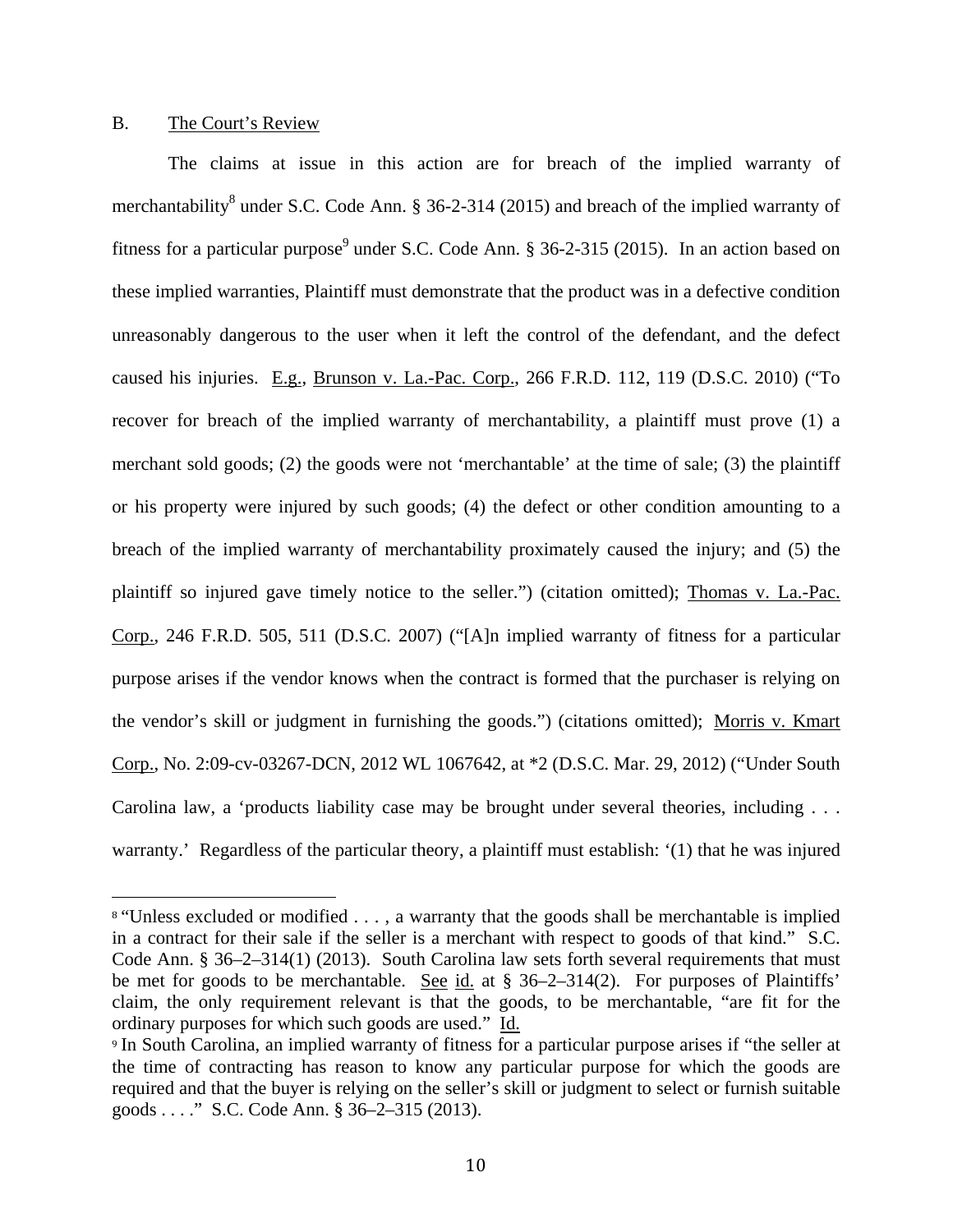by the product; (2) that the product, at the time of the accident, was in essentially the same condition as when it left the hands of the defendant; and (3) that the injury occurred because the product was in a defective condition unreasonably dangerous to the user.'") (internal and external citations omitted); Soaper v. Hope Indus., 424 S.E.2d 493, 495 (S.C. 1992) (holding that plaintiff, who purchased film processing machine, "impliedly made known to [defendant] that his particular purpose for the machine was fast film processing" and that "[w]hen the machine failed in that purpose, it was both unmerchantable and unfit for its particular purpose"). Defect claims require competent expert testimony to establish proximate cause. Disher v. Synthes (U.S.A.), 371 F. Supp. 2d 764, 772 (D.S.C. 2005) (applying South Carolina law); see also Babb v. Lee Cty. Landfill SC, LLC, 747 S.E.2d 468, 481 (S.C. 2013) ("The general rule in South Carolina is that where a subject is beyond the common knowledge of the jury, expert testimony is required.") (citation omitted). In its Motions, OPS argues that neither Plaintiff's expert, Durig, nor Malfunction Theory, allow Plaintiff to demonstrate the allegedly defective condition of the furniture station sold by OPS.

Upon consideration, the court observes that Malfunction Theory is not available to Plaintiff because the theory acts as an impermissible state law limitation on the expert qualification requirements established by Daubert and the Federal Rules of Evidence. See Bryte v. Am. Household, Inc., 429 F.3d 469, 475–76 (4th Cir. 2005) (affirming the district court's decision to exclude causation testimony relying on the Malfunction Theory). In Bryte, plaintiffsappellants argued that their expert "need not review product remains" and could rely on Malfunction Theory and circumstantial evidence "to arrive at an opinion as to the probable defect" because "evidence as to causation is not controlled by Daubert and the Federal Rules of Evidence." Id. at 475. The Fourth Circuit observed that the argument by the Bryte plaintiff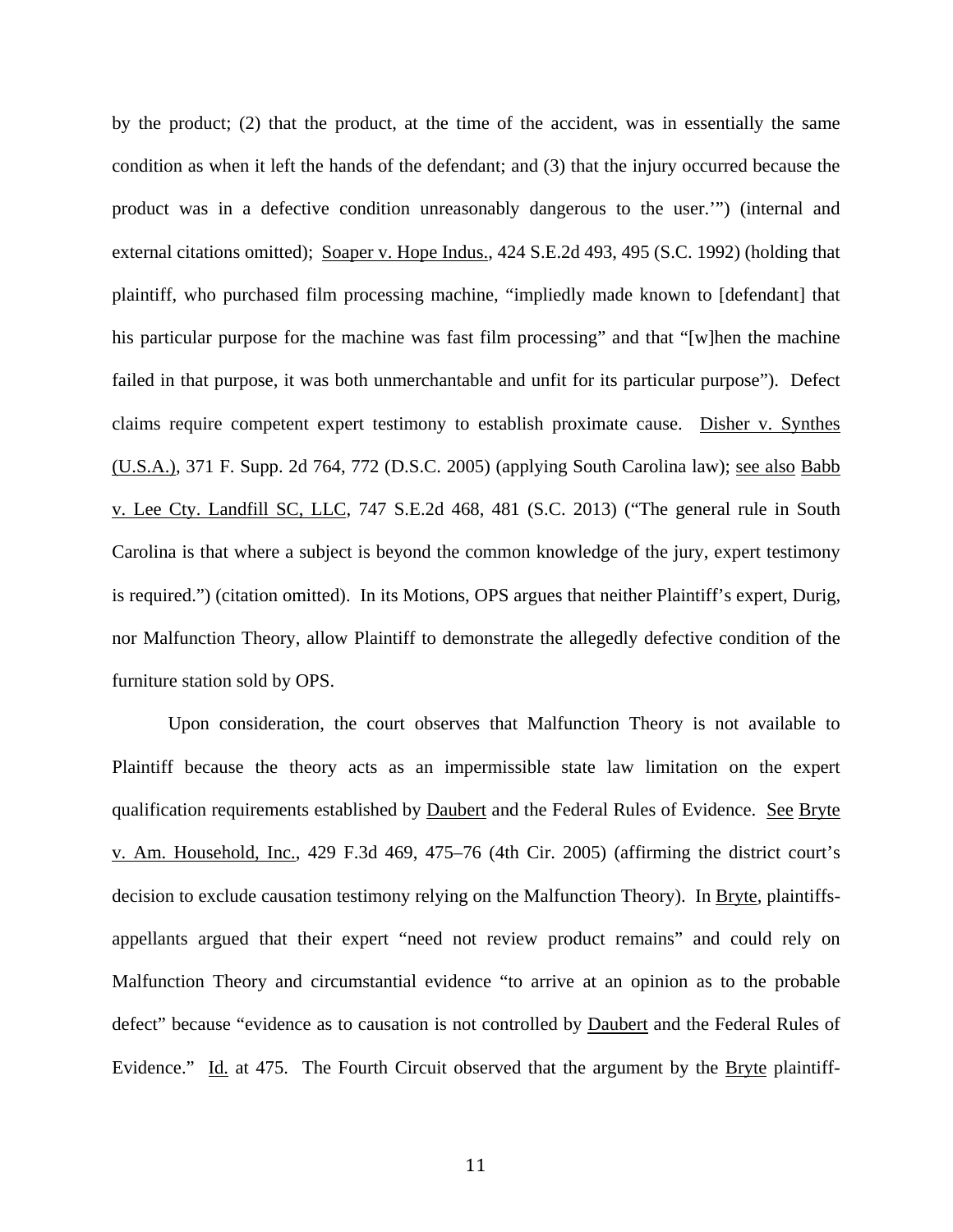appellants (and Plaintiff in this matter) is in essence that state law supersedes "the Federal Rules of Evidence, where, as here, products-liability claims, destruction of physical evidence, causation, and expert testimony converge." Id. In rejecting that argument, the Fourth Circuit reaffirmed that "the admissibility of expert testimony in federal court sitting in the diversity jurisdiction is controlled by federal law [][and] State law, whatever it may be, is irrelevant." Id. at 476; <u>see also Cavallo v. Star Enter.</u>, 100 F.3d 1150, 1157 (4th Cir. 1996).<sup>10</sup>

In light of the foregoing, the court must evaluate Durig's testimony by the factors outlined in Rule 702 and Daubert. Initially, the court observes that Durig appears qualified to offer opinion testimony in this matter based on his approximately 29 years of experience as an engineer, the last 20 of which he has spent conducting fall investigations. (ECF Nos. 52-1 at 3 & 52-2 at 1.) Moreover, Durig's educational background includes a Master of Business Administration, a Doctor of Philosophy in Mechanical Engineering, a Master of Science in Mechanical Engineering, and a Bachelor of Science in Mechanical Engineering, all from the University of South Carolina. (ECF No. 52-2 at 1.) In addition, Durig has authored numerous publications, maintained his knowledge through continuing education courses, and testified as an expert in various court cases. (Id. at 3–7; see also ECF No. 52-3 at 1–33.)

However, in light of the foregoing experience and education, Durig's report does not explain the methodology undergirding his opinion(s) and the only theory he definitively offers is that Plaintiff's injuries occurred as a result of the furniture station's worksurface.<sup>11</sup> (See ECF

 <sup>10</sup> Because of the inherent similarities in the principles, the court presumes that the Fourth Circuit's ruling would also apply to the Indeterminate Product Defect Test referenced in its November 14, 2016 Text Order. All of the cases cited by Plaintiff in support of Malfunction Theory and the Indeterminate Product Defect Test predate the Fourth Circuit's ruling in Bryte. (See ECF No. 97 at 8–10.)

<sup>&</sup>lt;sup>11</sup> The court observes that only Durig's expert's report was presented for review. The information before the court is that the parties did not depose Durig.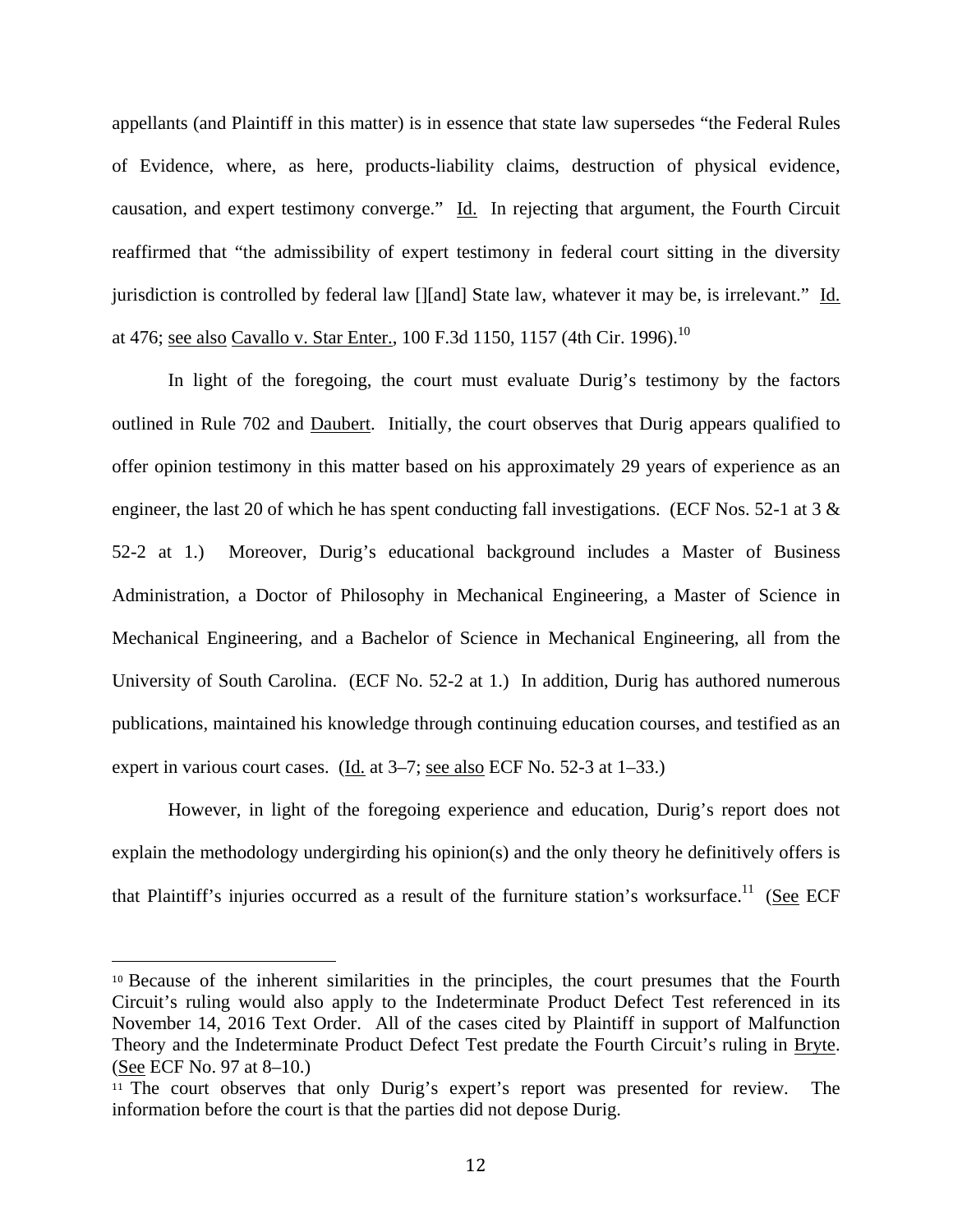No. 52-1 at 5 ("Based on a review of available information, it is concluded, to a reasonable degree of engineering certainty, the desk portion of a workstation collapsed and struck Ms. Green while she was sitting in her office chair at the subject workstation.").) Further, Durig only offers speculative possibilities as to what caused the desk portion of the furniture station to collapse. (See ECF No. 52-1 at 5 ("One possible cause to the desk portion collapsing on Ms. Green would be the improper attachment method of shooting screws into the rear wall by HMU employees to attach the support brackets (cantilevers).") & 6 ("Additional discovery material and deposition testimony will need to be received and reviewed to continue to evaluate additional potential failure mechanisms, in addition to the improperly installed screws, that could have contributed and/or caused the desk portion collapse that injured Ms. Green." $b^{12}$ ) Durig's perceived indecisiveness is the result of his being able to only review the Complaint (ECF No. 1- 1), Plaintiff's Workers' Compensation Deposition, Plaintiff's S.C. Workers' Compensation Commission Hearing, a current Teleperformance facility inspection, e-mails between Defendants (ECF No. 55-1 at 6–9), an e-mail to Hignite Enterprises (id. at 1), and a discussion with Plaintiff. (ECF No. 52-1 at 3.) In this regard, Durig not only admits in his report that he could not

(ECF No. 97-9 at 2 ¶ 4.)

 <sup>12</sup> In addition, Durig submitted an affidavit in which he acknowledged another possible cause:

I have become aware of additional information regarding the subject workstation and the location of exemplar workstations. Reportedly, paint was used to repaint portions of the workstations without removing the old paint layers from the existing workstation components. Adding layers of paint without removal of the existing paint will decrease the ability of inert wooden or metal parts inside recessed/slotted areas (the inserted piece becomes too thick to fit inside the slot) which can allow the part to be improperly supported. An improperly supported part can fail at a lower load than the designed load due to the supported piece not being in full contact with the inserted piece. Higher stresses will be present since less surface area is in contact between each part. Multiple layers of paint can change the design conditions and loading conditions of the workstation and lead to a failure at a lower loading condition compared to the original design.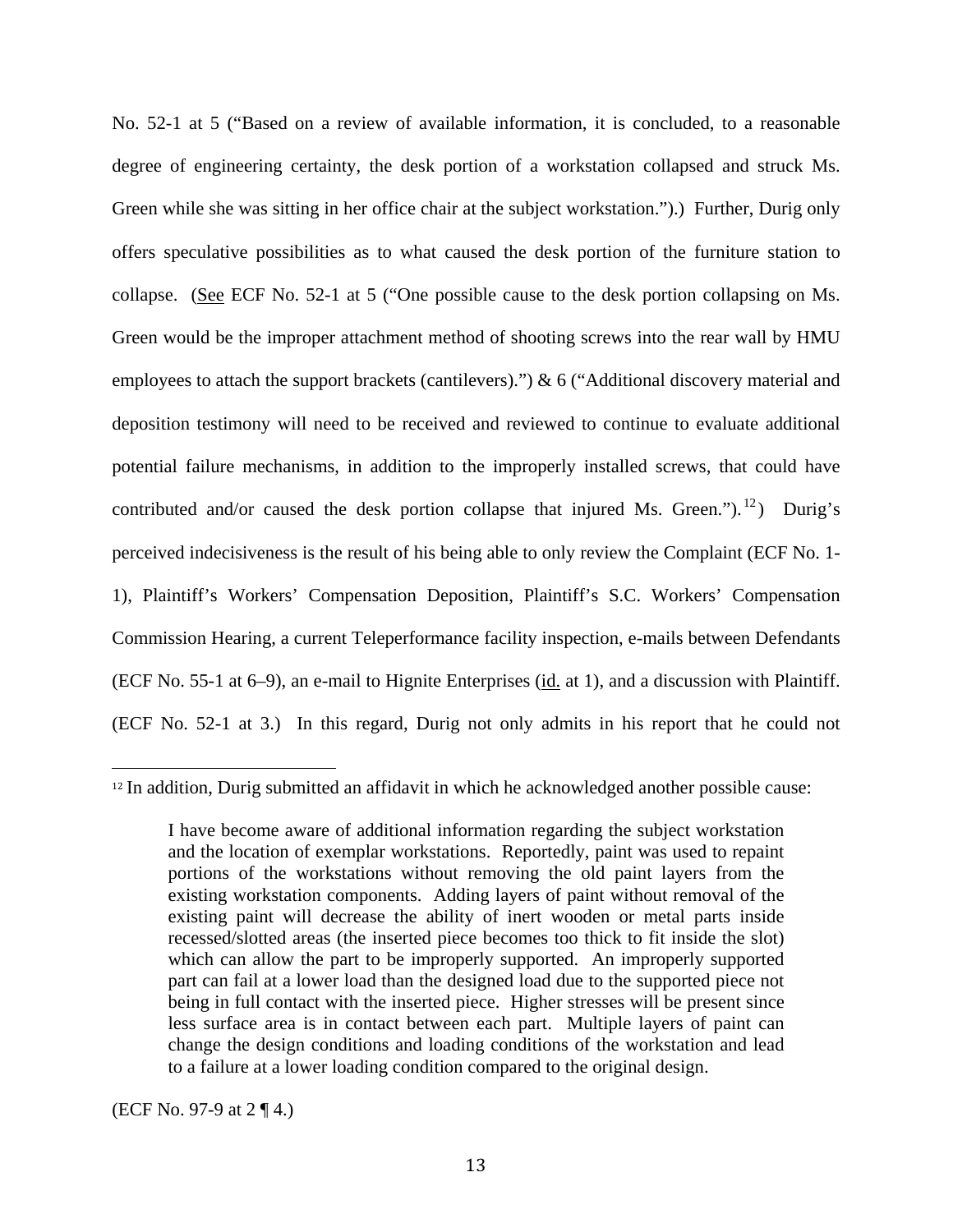examine either the subject workstation or an exemplar, but it is pretty apparent that he expected to receive additional information and the lack thereof impeded his ability to test his theories as to what caused the desk portion of the furniture station to collapse. (See ECF No. 52-1 at  $3^{13}$ )

Upon review of the foregoing, the court finds that Plaintiff has not met her burden of demonstrating the admissibility of Durig's testimony. In support of this finding, the court observes that even though strict application of the Daubert factors is not expected in the context of engineering testimony, see Kumho Tire, 526 U.S. at 150, it is very difficult to conclude that any Daubert factor is satisfied in this circumstance much less analyze what principles and/or methodology Durig used. As a result, the court does not find Durig's testimony to be sufficiently reliable to satisfy the requirements of either Rule 702 or Daubert and therefore should be excluded. Young v. Swiney, 23 F. Supp. 3d 596, 611 (D. Md. 2014) ("However, to be admissible, the expert testimony need not be irrefutable or certainly correct. Rather, the proponent must show that it is reliable.") (citations and quotation marks omitted); Fernandez v. Spar Tek Indus., Inc., C.A. No. 0:06-3253-CMC, 2008 WL 2185395, at \*6 (D.S.C. May 23, 2008) ("It follows that an opinion based on an inadequate or inaccurate factual foundation cannot be a reliable opinion, no matter how valid the principles and methods applied or how wellqualified the expert."). Accordingly, OPS's Motion to Exclude Durig should be granted.<sup>14</sup>

Absent the now-excluded testimony of Durig, Plaintiff is unable to establish either the existence of a defect in the furniture station at issue, or that a defect was the proximate cause of

  $13$  "I expect to review discovery material when it is produced by defendants." (ECF No. 52-1 at 3.) "I also expect to review depositions when they are taken and provided to Summit Engineering, LLP." (Id.) I will provide a supplemental report when the additional discovery is provided." (Id.) The court observes that a supplemental report was never provided.

<sup>&</sup>lt;sup>14</sup> The court observes that Plaintiff's counsel suggests that TGI has attempted to obstruct his efforts to prosecute the case on Plaintiff's behalf. (See ECF No. 97 at 5–6.) There do not appear to have been any requests made of the court to either aid Plaintiff in her attempts to procure discovery from TGI or respond to issues regarding spoliation of evidence.